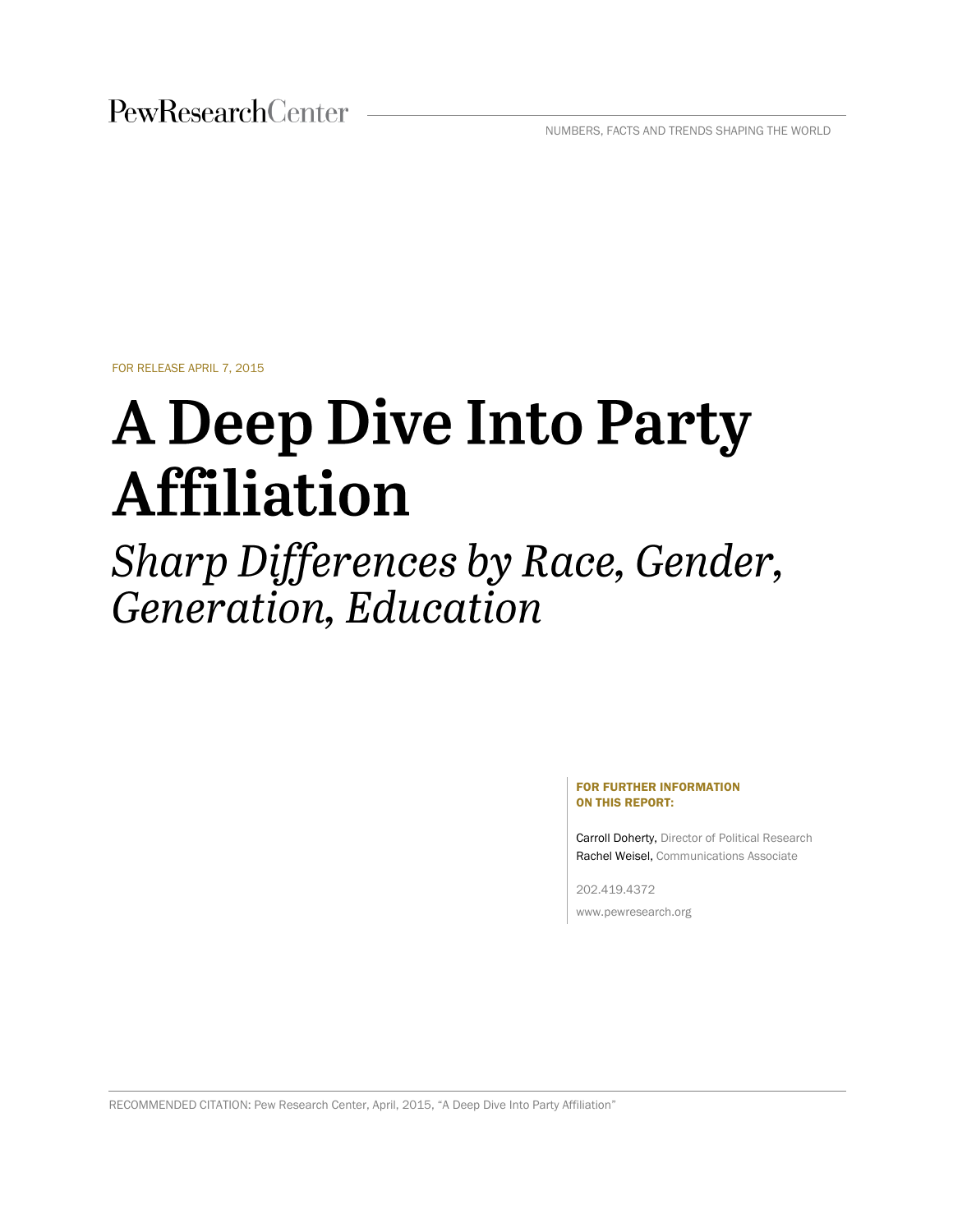## A Deep Dive Into Party Affiliation

Sharp Differences by Race, Gender, Generation, Education

Democrats hold advantages in party identification among blacks, Asians, Hispanics, welleducated adults and Millennials. Republicans have leads among whites – particularly white men, those with less education and evangelical Protestants – as well as members of the Silent Generation.

A new analysis of long-term trends in party affiliation among the public provides a detailed portrait of where the parties stand among various groups in the population. It draws on more than 25,000 interviews conducted by the Pew Research Center in 2014, which allows examination of partisan affiliation across even relatively small racial, ethnic, educational and income subgroups. (*Explore detailed tables for 2014 [here.](http://www.people-press.org/2015/04/07/2014-party-identification-detailed-tables/))*

The share of independents in the public, which [long ago](http://www.people-press.org/2009/05/21/independents-take-center-stage-in-obama-era/) surpassed the percentages of either Democrats or Republicans, continues to increase. Based on 2014 data,

## **Strong Groups for the Democratic** and Republican Parties

% of each group that identifies as ...



Note: Whites and blacks include only those who are not Hispanic; Hispanics are of any race. Asians are non-Hispanic and English-speaking only.

Source: All Pew Research Center political surveys from 2014. Based on the general public.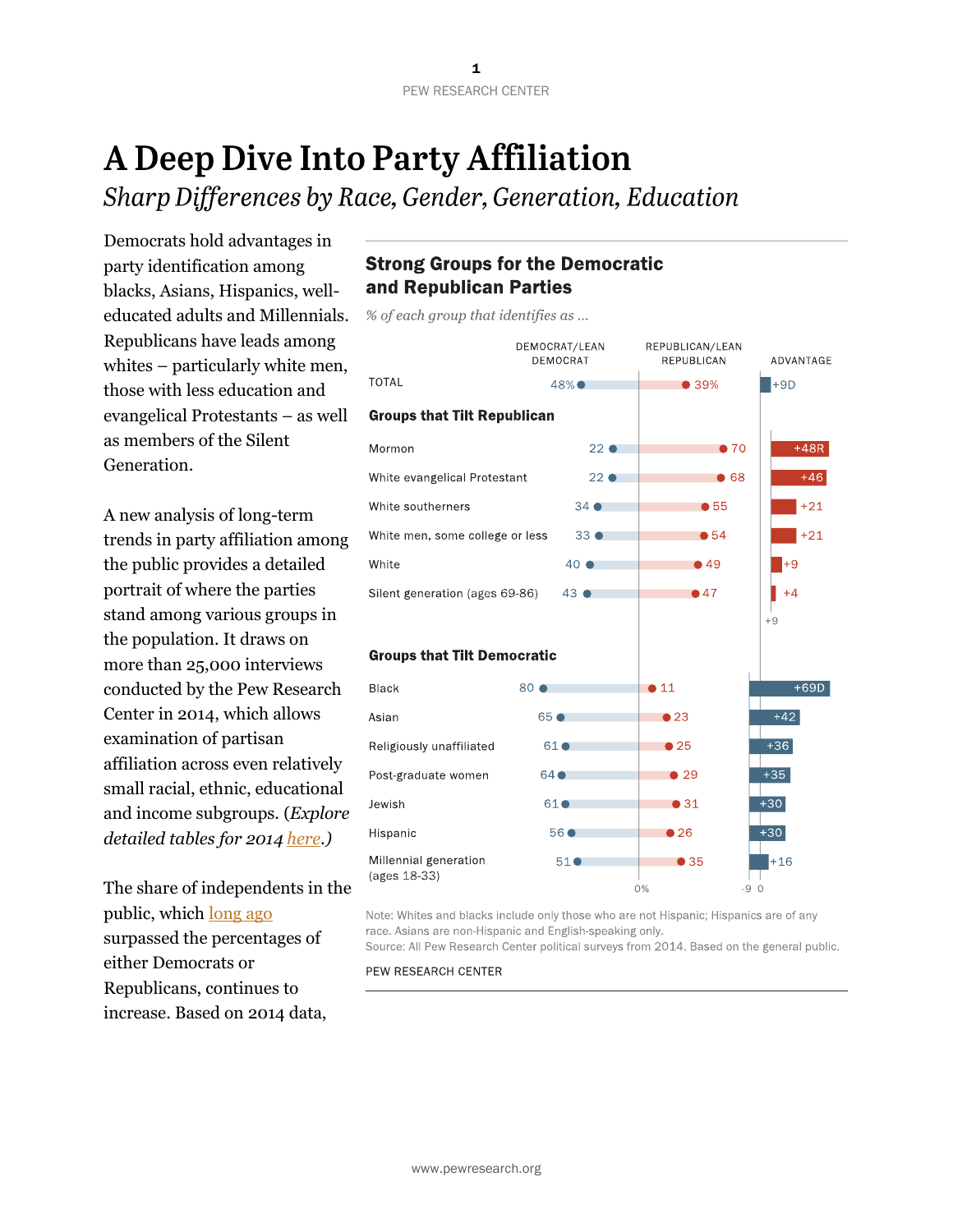39% identify as independents, 32% as Democrats and 23% as Republicans. This is the highest percentage of independents in more than 75 years of public opinion polling. *(For a timeline of party affiliation among the public since 1939, se[e this interactive feature.](http://www.people-press.org/interactives/party-id-trend/))*

When the partisan leanings of independents are taken into account, 48% either identify as Democrats or lean Democratic; 39% identify as Republicans or lean Republican. The gap in leaned party affiliation has held fairly steady since 2009, when Democrats held a 13-point advantage (50% to 37%).

#### Why Look at Party Identification Among the Public - Not Just Voters?

This report examines partisan affiliation among all adults, providing an in-depth look at subgroups of the public and tracking trends over time. To be sure, party identification also often differs by level of political engagement. For instance, the balance of leaned partisan identification among those who say they are registered to vote (72% of the public) is more Republican than among the overall public: 48% of registered voters identify as Democrats or lean Democratic compared with 43% who identify with the GOP or lean Republican. Among the general public, Democrats have a wider lead in leaned party identification (48% to 39%). Narrowing the electorate to those most likely to vote in 2014, 47% affiliated with the Democratic Party or leaned Democratic while 46% identified as Republicans or leaned toward the GOP, based on Pew Research Center midterm polling.

But with the 2016 presidential election more than 18 months away, this report is intended to give a broad perspective on party identification. The demographic patterns among the general public seen throughout this report are mirrored among registered voters. For example, among the general public there is an eight-percentage point gap in the proportion of men and women who identify with or lean to the Democratic Party (44% vs. 52%); among registered voters that gap is nearly identical (43% vs. 52%). As the presidential election grows closer, we will updat[e this 2012 report](http://www.people-press.org/2012/08/23/a-closer-look-at-the-parties-in-2012/) on trends in partisan affiliation among registered voters.

## A closer look at ...

**[Race and ethnicity](http://www.people-press.org/2015/04/07/party-identification-trends-1992-2014/#race).** Republicans hold a 49%-40% lead over the Democrats in leaned party identification among whites. The GOP's advantage widens to 21 points among white men who have not completed college (54%-33%) and white southerners (55%-34%). The Democrats hold an 80%-11% advantage among blacks, lead by close to three-to-one among Asian Americans (65%- 23%) and by more than two-to-one among Hispanics (56%-26%).

**[Gender.](http://www.people-press.org/2015/04/07/party-identification-trends-1992-2014/#gender)** Women lean Democratic by 52%-36%; men are evenly divided (44% identify as Democrats or lean Democratic; 43% affiliate with or lean toward the GOP). Gender differences are evident in nearly all subgroups: For instance, Republicans lead among married men (51%-38%), while married women are evenly divided (44% Republican, 44% Democratic). Democrats hold a substantial advantage among all unmarried adults, but their lead in leaned partisan identification is greater among unmarried women (57%-29%) than among unmarried men (51%-34%).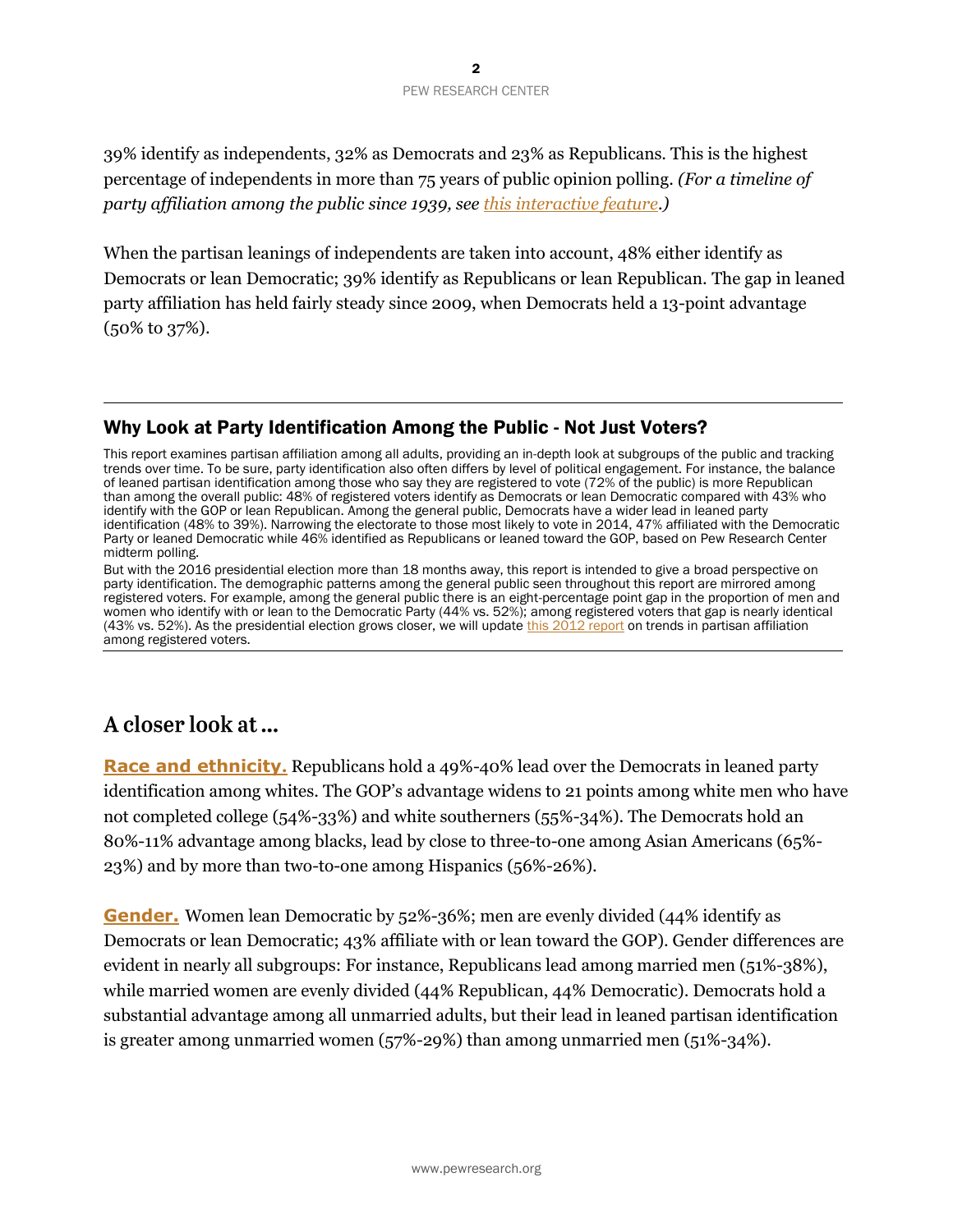**[Education.](http://www.people-press.org/2015/04/07/party-identification-trends-1992-2014/#education)** Democrats lead by 22 points (57%-35%) in leaned party identification among adults with post-graduate degrees. The Democrats' edge is narrower among those with college degrees or some post-graduate experience (49%-42%), and those with less education (47%-39%). Across all educational categories, women are more likely than men to affiliate with the Democratic Party or lean Democratic. The Democrats' advantage is 35 points (64%-29%) among women with postgraduate degrees, but only eight points (50%-42%) among post-grad men.

**[Generations.](http://www.people-press.org/2015/04/07/party-identification-trends-1992-2014/#generation)** Millennials continue to be the most Democratic age cohort; 51% identify as Democrats or lean Democratic, compared with 35% who identify with the GOP or lean Republican. There are only slight differences in partisan affiliation between older and younger millennials. Republicans have a four-point lead among the Silent Generation (47%-43%), the most Republican age cohort.

**[Religion](http://www.people-press.org/2015/04/07/party-identification-trends-1992-2014/#religion)**. Republicans lead in leaned party identification by 48 points among Mormons and 46 points among white evangelical Protestants. Younger white evangelicals (those under age 35) are about as likely older white evangelicals to identify as Republicans or lean Republican. Adults who have no religious affiliation lean Democratic by a wide margins (36 points). Jews lean Democratic by roughly two-to-one (61% to 31%). The balance of leaned partisan affiliation among white Catholics and white mainline Protestants closely resembles that of all whites.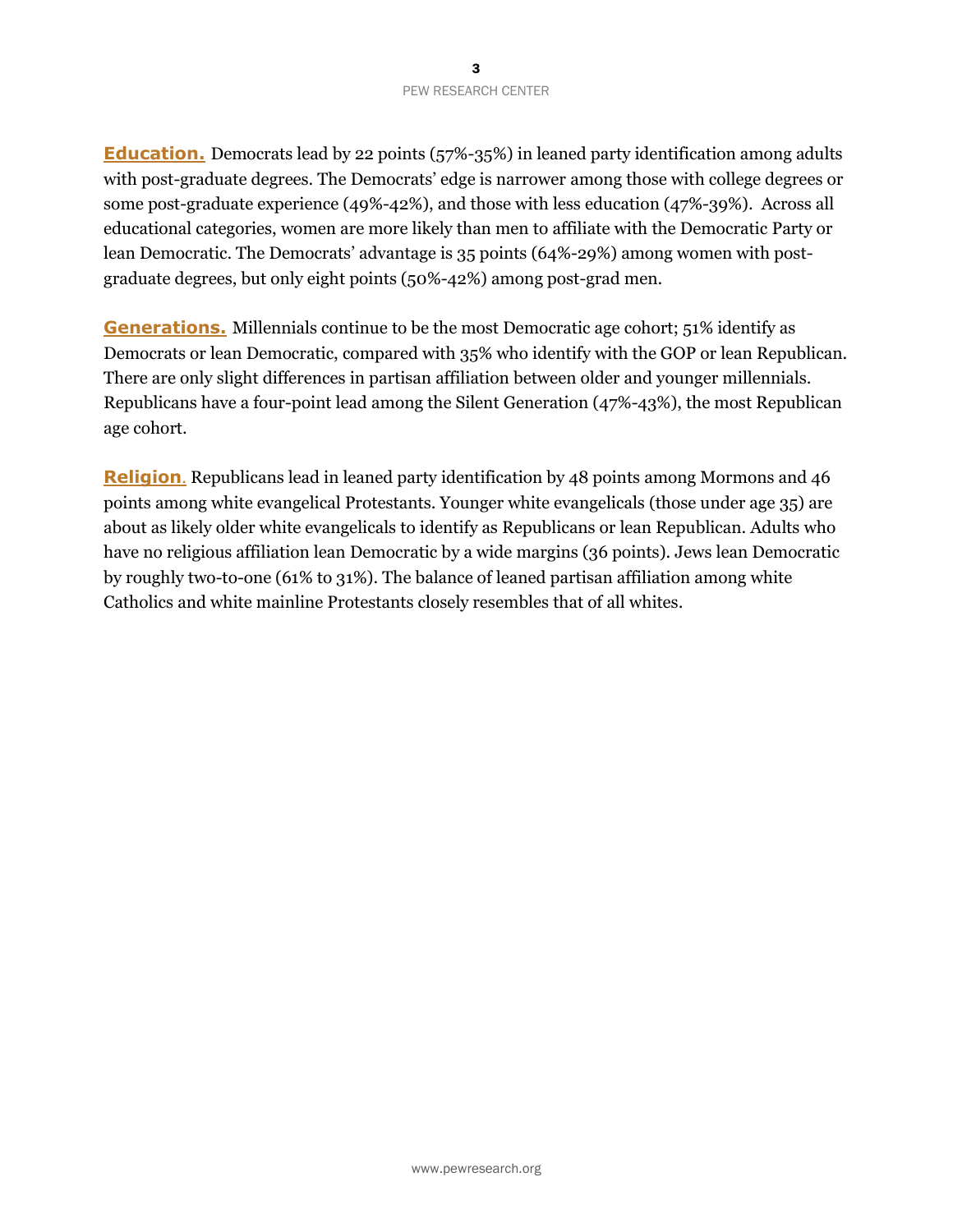## Party Affiliation 1992-2014

The biggest change in partisan affiliation in recent years is the growing share of Americans who decline to affiliate with either party: 39% call themselves independents, 32% identify as Democrats and 23% as Republicans, based on aggregated data from 2014.

The rise in the share of independents has been particularly dramatic over the past decade: In 2004, 33% of Americans identified as Democrats, 30% as independents and 29% as Republicans. Since then, the percentage of independents has increased nine points while Republican affiliation has fallen six points. Democratic affiliation has shown less change over this period; it rose to 35% in 2008, fell to 32% in 2011 and has changed little since then (currently 32%).

Most of those who identify as independents lean toward a party. And in many respects, partisan leaners have attitudes that are similar to those of partisans – they just prefer not to identify with a party. *(See [this appendix to our](http://www.people-press.org/2014/06/12/appendix-b-why-we-include-leaners-with-partisans/)  [2014 polarization report](http://www.people-press.org/2014/06/12/appendix-b-why-we-include-leaners-with-partisans/) for an explainer on partisan "leaners.")*

The balance of leaned partisan affiliation has changed little in recent years: 48% identify with the Democratic Party or lean Democratic, while 39% identify as Republicans or lean toward the GOP. Democrats have led in leaned party identification among the public for most of the past two decades.

### Share of Political Independents Continues to Increase

*% who identify as/lean toward …*



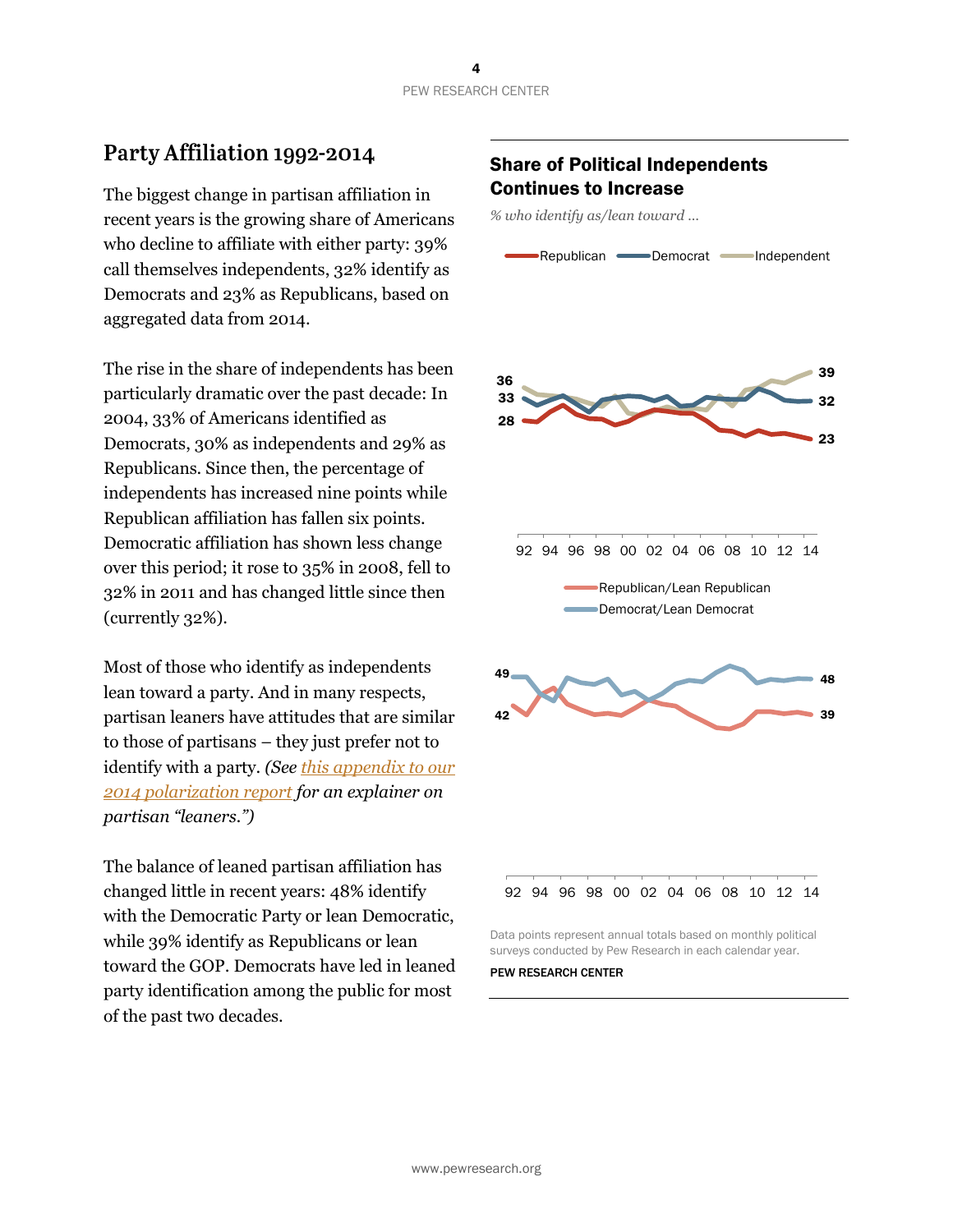Among both men and women, increasing percentages describe themselves as independents. Men, however, continue to be more likely than women to identify as independents (45% vs. 35% in 2014).

When partisan leanings are taken into account, men are divided (44% Democratic, 43% Republican). That is little changed from recent years, but in 2009, 45% of men affiliated with the Democratic Party or leaned Democratic, while 40% identified as Republican or leaned toward the GOP.

Since 1990, women have been consistently more likely than men to identify as Democrats or lean Democratic. Democrats hold a 16-point advantage in leaned party

Gender Gap in Party Identification Persists

*% who identify as/lean toward …*



PEW RESEARCH CENTER

identification among women (52%-36%, based on 2014 data).

## 5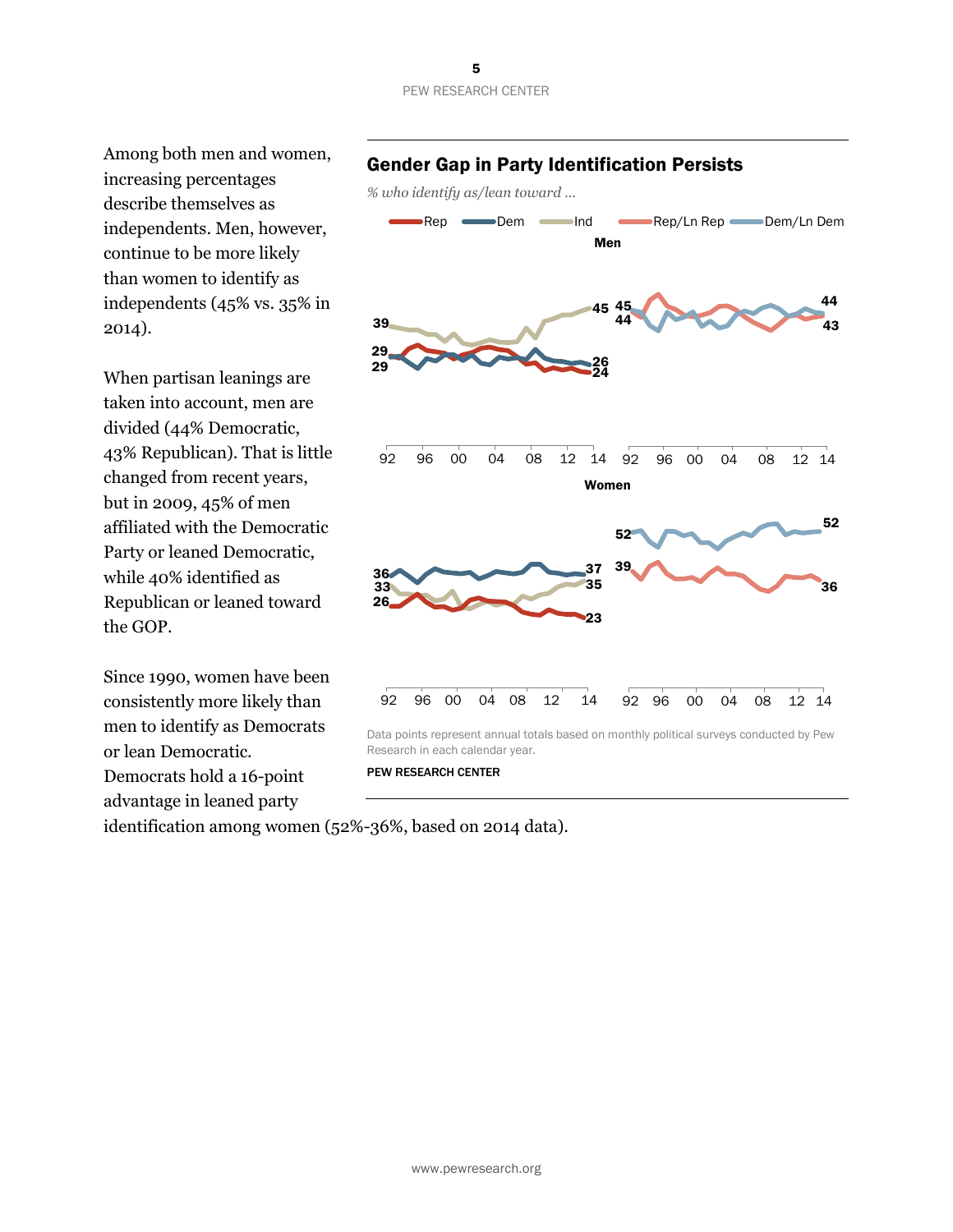## Party ID by Race, Education

There continue to be stark divisions in partisan leaning by race and ethnicity: Fully 64% of blacks identify as Democrats, compared with 25% of whites. Whites are far more likely than blacks to describe themselves as independents (40% vs. 26%) or Republicans (30% vs. 5%).

As is the case with whites, Hispanics are more likely to describe themselves as independents (44%) than Democrats (34%) or Republicans (13%). More than twice as many Hispanics either affiliate with the Democratic Party or lean Democratic than identify as Republicans or lean toward the GOP (56% vs. 26%), based on interviews conducted in English and Spanish in 2014.

Party identification among Asian Americans has shown little change in recent years. Nearly half of Asian-Americans (46%) are political independents, 37% identify as Democrats while just 11% affiliate with the GOP. When the partisan leanings of

## More Whites Lean Republican Than in 2009; Blacks Overwhelmingly Align with Democratic Party

*% who identify as/lean toward …*



Data points represent annual totals based on monthly political surveys conducted by Pew Research in each calendar year. Whites and blacks include only those who are not Hispanic; Hispanics are of any race.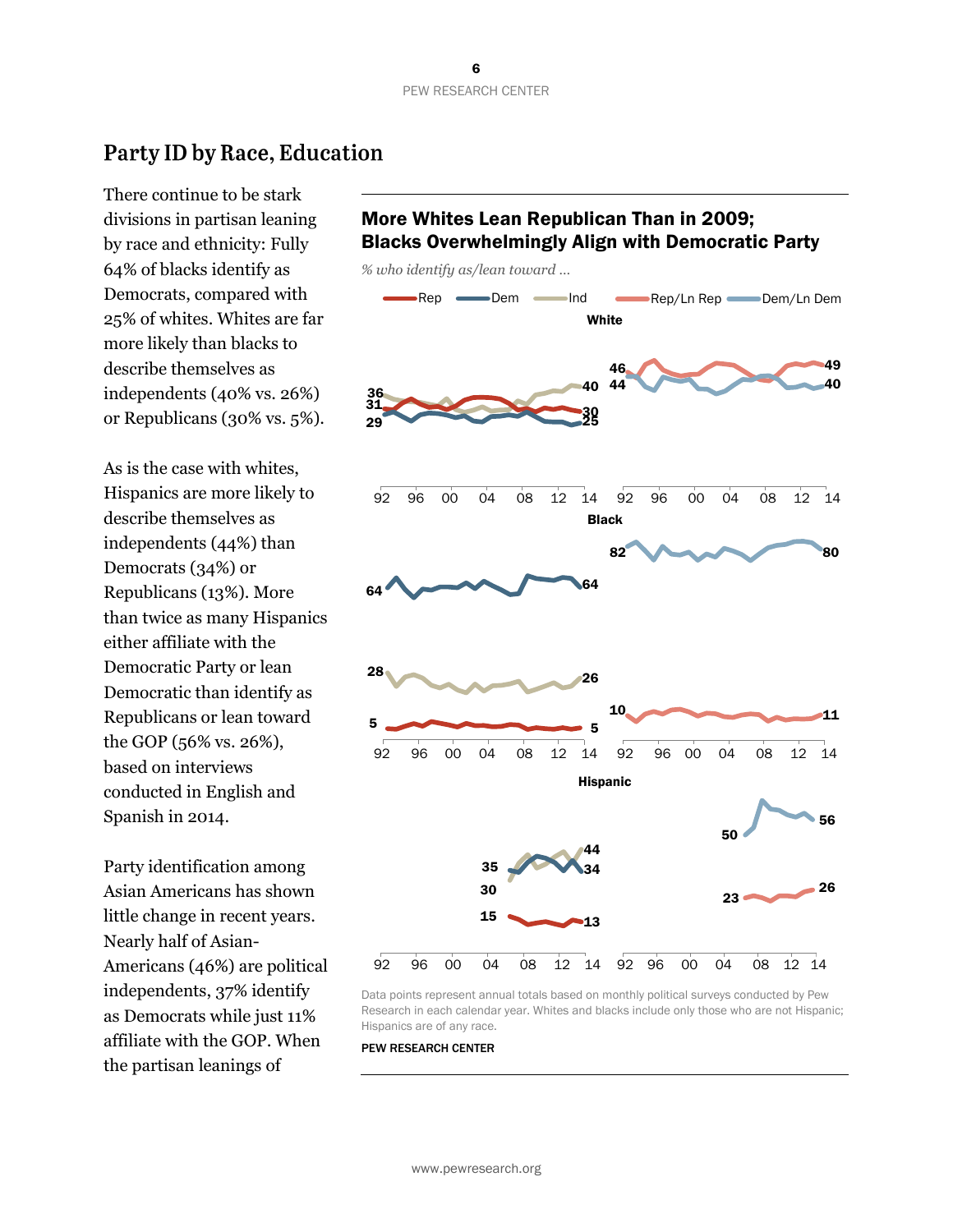independents are included, 65% of Asian Americans identify as Democrats or lean Democratic compared with just 23% who identify as Republicans or lean Republican. This data is based on interviews conducted in English.

Differences in partisan identification across educational categories have remained fairly stable in recent years, with one exception: Highly-educated people increasingly identify with or lean toward the Democratic Party.

About a third (34%) of those with a college degree or more education identify as Democrats, compared with 24% who identify as Republicans; 39% are independents. In 1992, Republicans held a sevenpoint lead among those with at least a college degree (34% to 27%), while 37% were independents.

Democrats now hold a 12 point lead (52% to 40%) in leaned party identification among those with at least a college degree, up from just a four-point difference as recently as 2010 (48% to 44%). There has been less change since 2010 in the partisan leanings of those with less education.



Research in each calendar year.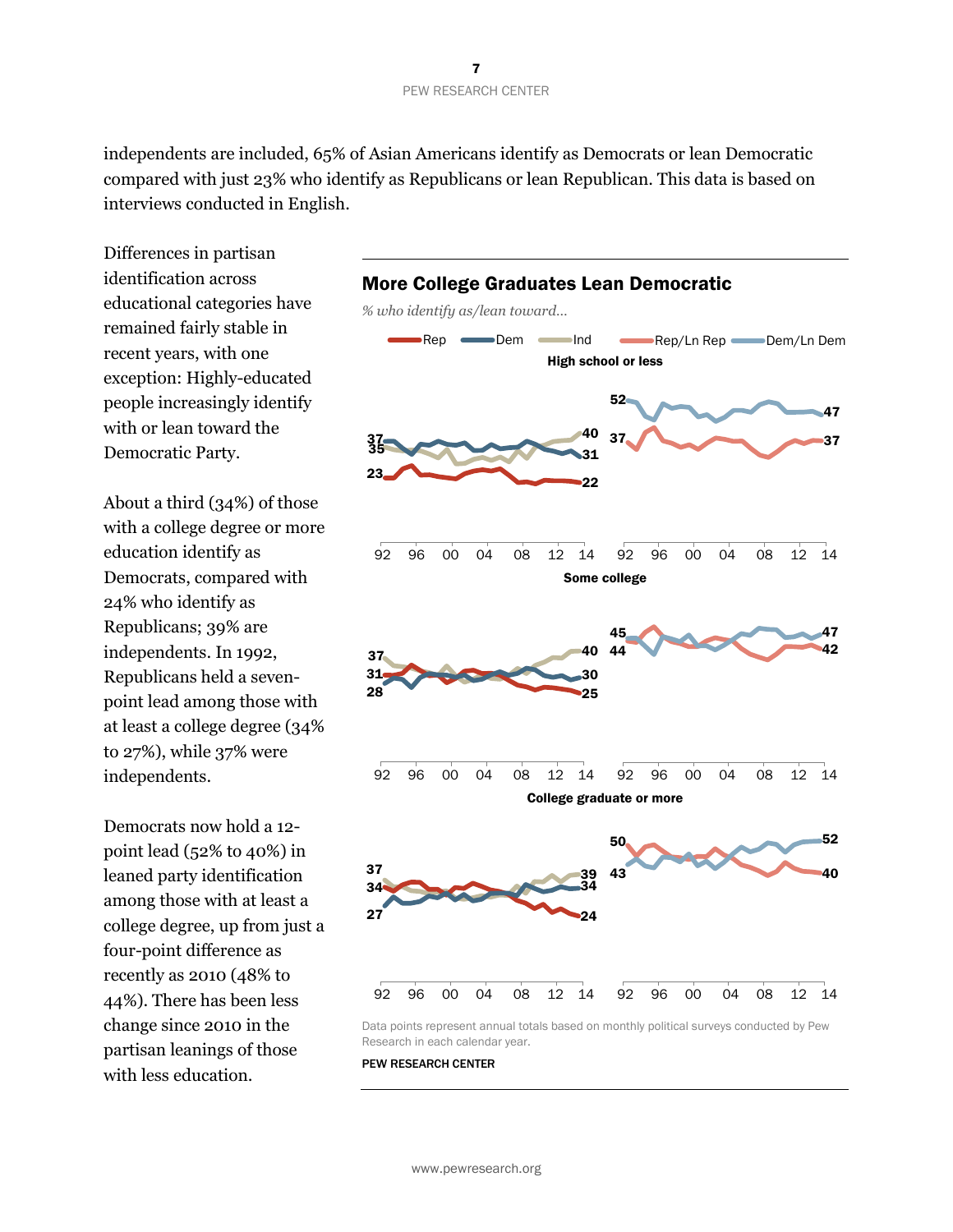Currently, those who have attended college but have not received a degree lean Democratic 47% to 42%; Democrats hold a 10-point lead in leaned party identification among those with no more than a high school education (47% to 37%).

The Democrats' wide lead in partisan identification among highly-educated adults is largely the result of a growing advantage among those with any post-graduate experience. A majority (56%)

#### Democrats' Growing Advantage in Party Identification Among Post-Grads

*% who identify as/lean toward…* 



of those who have attended graduate school identify with the Democratic Party or lean Democratic, compared with 36% who align with or lean toward the GOP.

Among those who have received a college degree but have no post-graduate experience, 48% identify as Democrats or lean Democratic, while 43% affiliate with the GOP or lean Republican.

## 8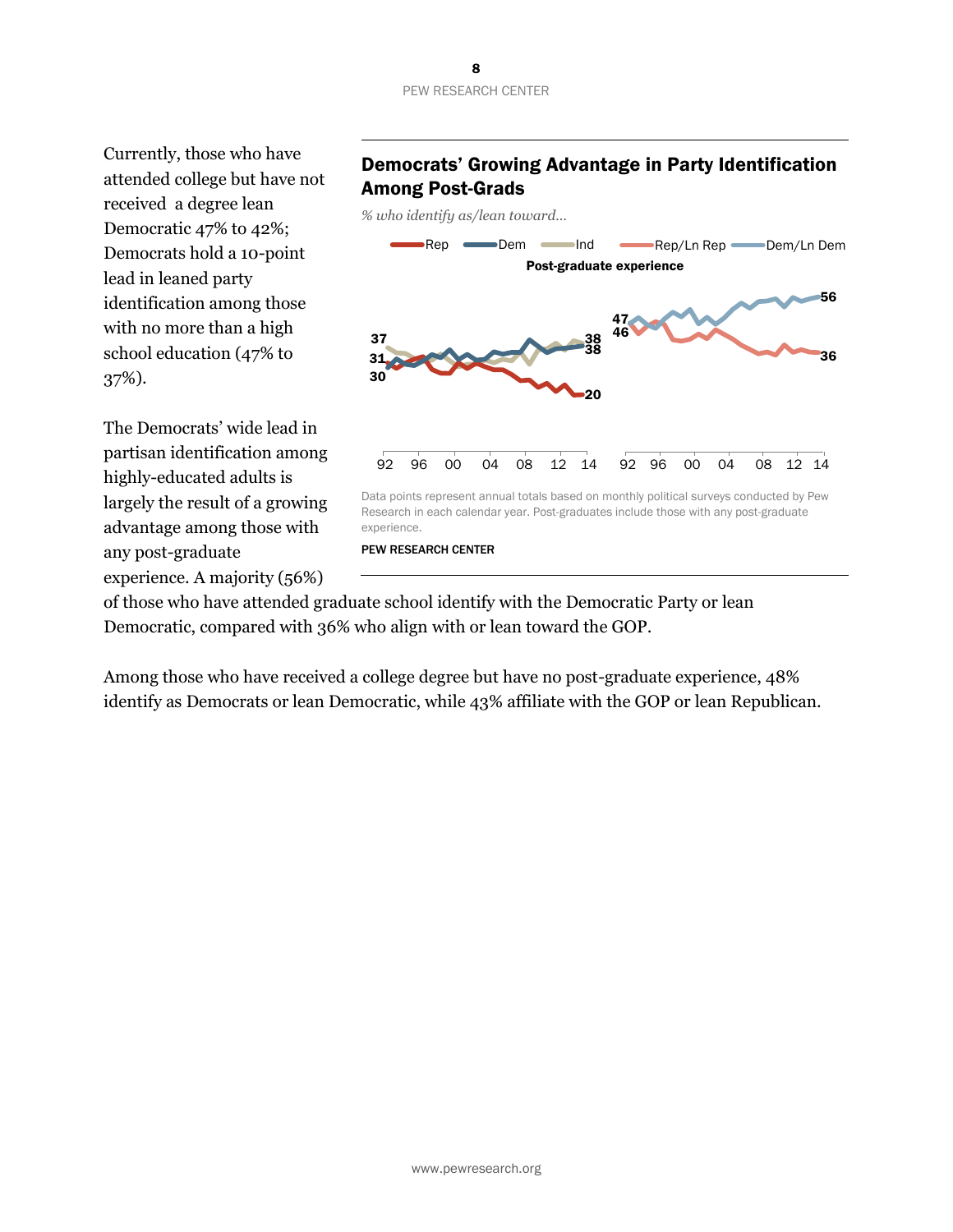## **Party ID by Generation**

Millennials remain the most Democratic age cohort: 51% of Millennials (ages 18-34) identify as Democrats or lean Democratic, compared with 35% who identify as Republican or lean Republican. This is little changed in recent years; in 2008, Millennials leaned Democratic by a wider margin (55% to 30%). (For more on Millennials' political attitudes, see ["Millennials in](http://www.pewsocialtrends.org/2014/03/07/millennials-in-adulthood/)  [Adulthood,"](http://www.pewsocialtrends.org/2014/03/07/millennials-in-adulthood/) March 7, 2014.)

The Democrats' advantage in leaned party identification narrows among Generation Xers (49% to 38%) and Baby Boomers (47% to 41%). And among the Silent Generation, Republicans hold a fourpoint lead in leaned party affiliation (47%-43%).

In 1992, the Silent Generation leaned Democratic by a wide margin: 52% affiliated with the Democratic Party or leaned Democratic while 38% aligned with or leaned toward the GOP.



Research in each calendar year. \*Age ranges are for 2014.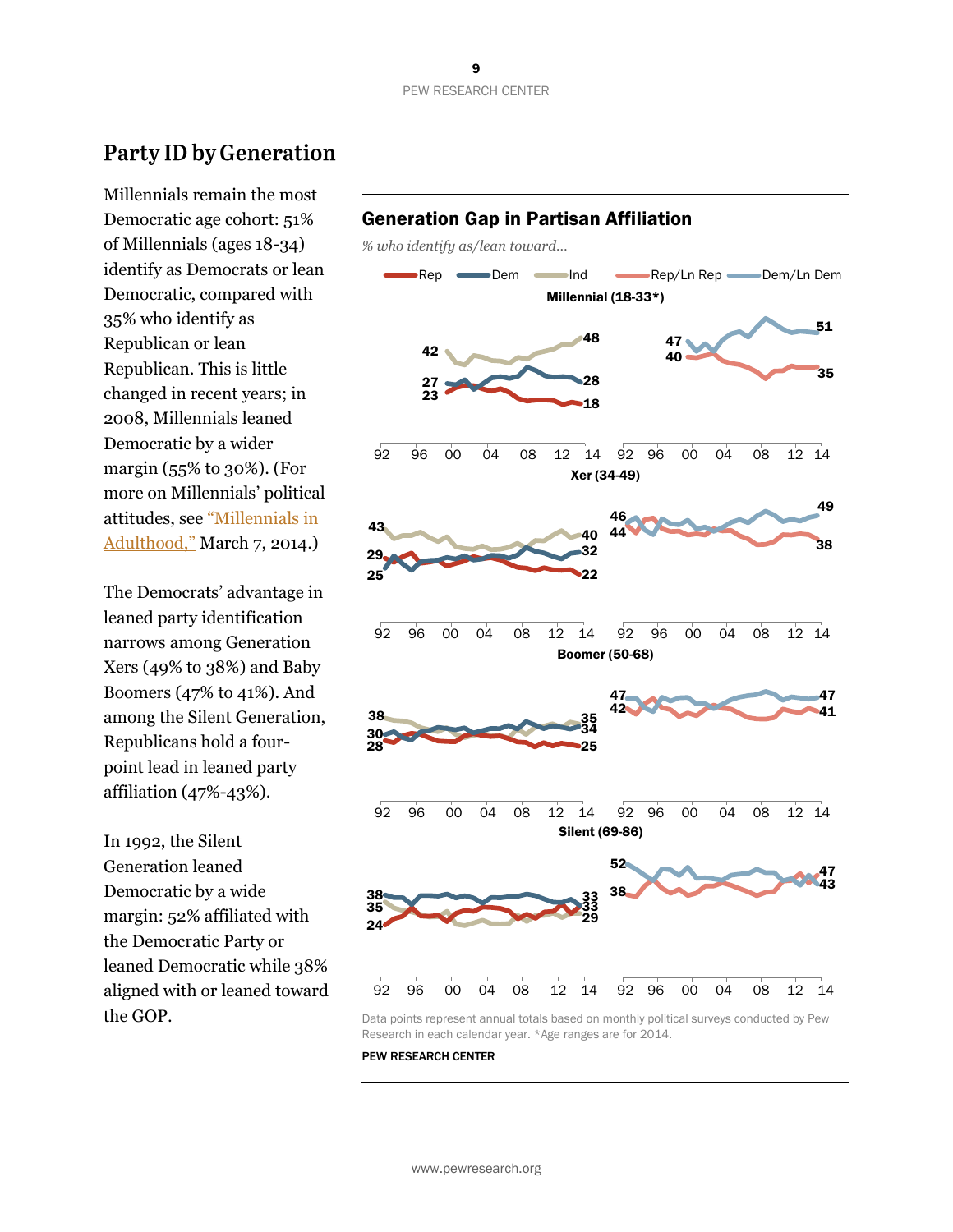The Democratic leanings of the Millennials are associated with the greater racial and ethnic diversity among this generation. More than fourin-ten Millennials (44%) are non-white, by far the highest percentage of any age cohort.

Among white Millennials, about as many identify as Republican or lean Republican (45%) as affiliate with the Democratic Party or lean Democratic (43%). Older generations of whites lean Republican by about 10 points or more. Among nonwhites, all four generations lean Democratic by wide margins, including by 61% to 23% among non-white Millennials.

#### White Millennials Are Divided in Partisan Leanings; Older Generations of Whites Lean Republican

*% who identify as/lean toward …*



Data points represent annual totals based on monthly political surveys conducted by Pew Research in each calendar year. Whites include only those who are not Hispanic; non-whites include Hispanics.

PEW RESEARCH CENTER

www.pewresearch.org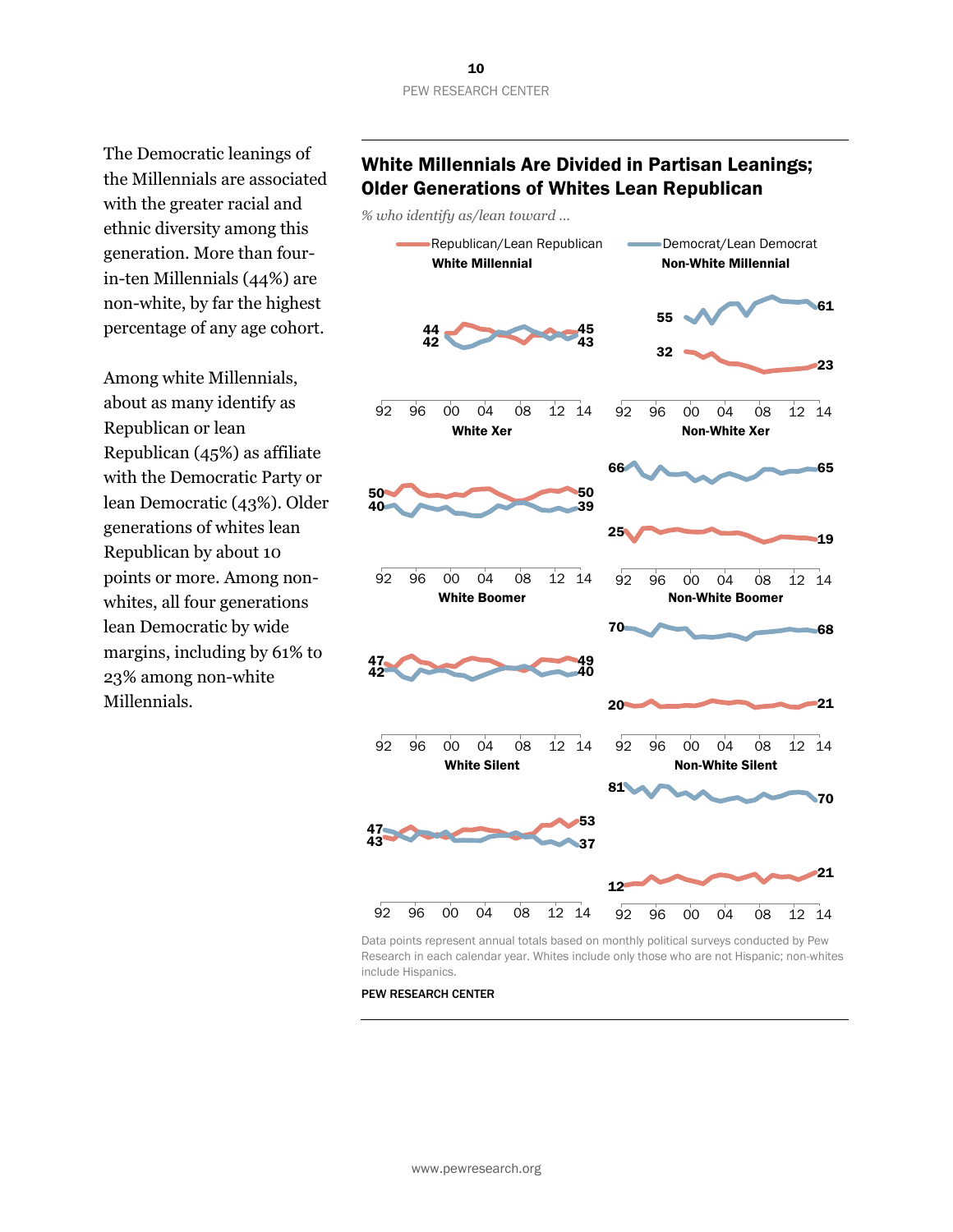## **Religion and Party Identification**

Since 1992, the share of white evangelical Protestants who align with the GOP has never been

higher. About two-thirds (68%) of white evangelicals either identify as Republicans or lean Republican, while just 22% affiliate with the Democratic Party or lean Democratic. Since 2007, the percentage of white evangelical Protestants who lean Republican has increased 10 points, while the share who lean Democratic has declined nine points.

The partisan leanings of white mainline Protestants mirror those of all whites: 48% affiliate with (or lean toward) the GOP, while 40% identify as Democrats or lean Democratic. Similarly, black Protestants – like blacks generally – overwhelmingly lean Democratic; 82% identify as Democrats or lean Democratic compared with just 11% who align with the GOP or lean Republican.



Data points represent annual totals based on monthly political surveys conducted by Pew Research in each calendar year. Whites and blacks include only those who are not Hispanic.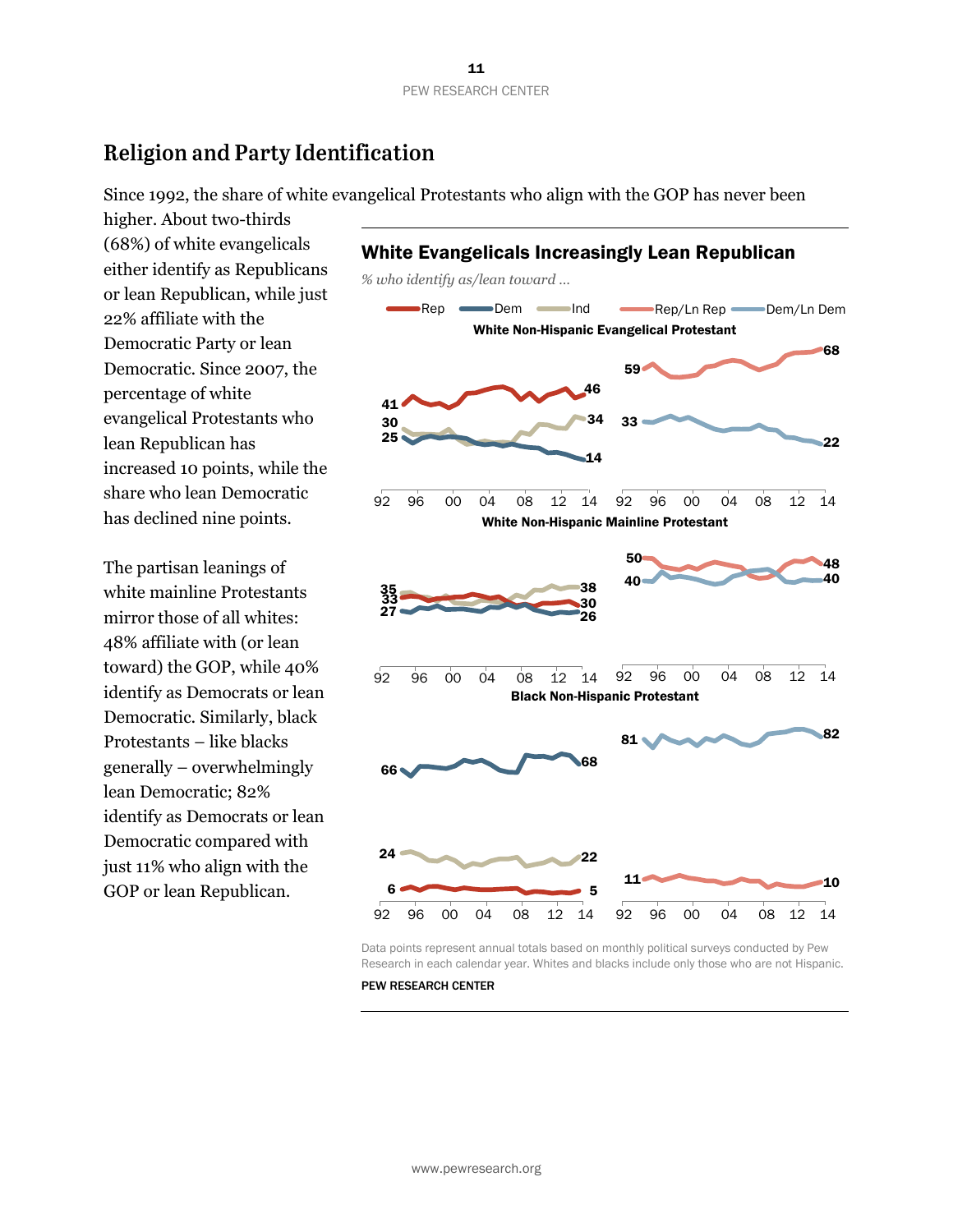Party affiliation among all Catholics is similar to that of the public: 37% describe themselves as independents, 33% as Democrats and 24% as Republicans. About half of Catholics (48%) affiliate with the Democratic Party or lean Democratic while 40% identify as Republicans or lean toward the GOP.

White Catholics lean Republican by about the same margin as all whites (50% to 41%). Hispanic Catholics lean Democratic by more than two-to-one (58% to 25%). This is little different from the balance of leaned party identification among all Hispanics (56% Democrat vs. 26% Republican).



#### Partisan Affiliation Among Catholics Little Changed

Data points represent annual totals based on monthly political surveys conducted by Pew Research in each calendar year. Whites include only those who are not Hispanic; Hispanics are of any race.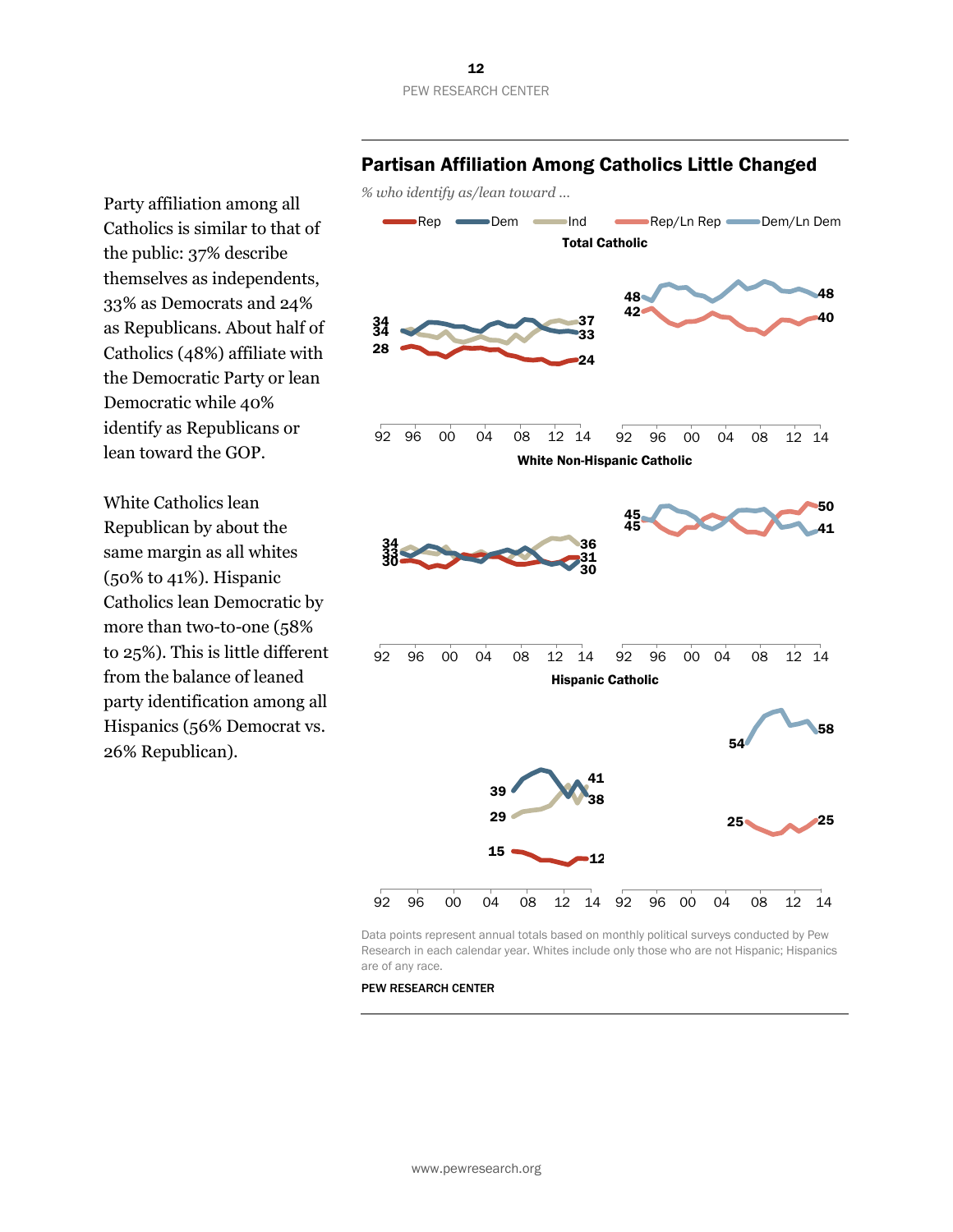Nearly half of Mormons (49%) identify as Republicans, compared with just 12% who identify as Democrats; 35% describe themselves as independents. Fully 70% of Mormons identify as Republicans or lean Republican; fewer than a quarter (22%) lean Democratic.

Jews continue to mostly align with the Democratic Party. Nearly twice as many Jews identify as Democrats or lean Democratic (61%) than identify as Republicans or lean Republican (31%).

People with no religious affiliation increasingly lean toward the Democratic Party. Currently, 61% of those who do not identify with any religion lean Democratic – the highest level in more than two decades of Pew Research Center surveys. Just 25% of the religiously unaffiliated identify as Republicans or lean Republican.

#### Mormons Remain Solidly Republican; Jews and Religiously Unaffiliated Lean Democratic

*% who identify as/lean toward …*



Data points represent annual totals based on monthly political surveys conducted by Pew Research in each calendar year.